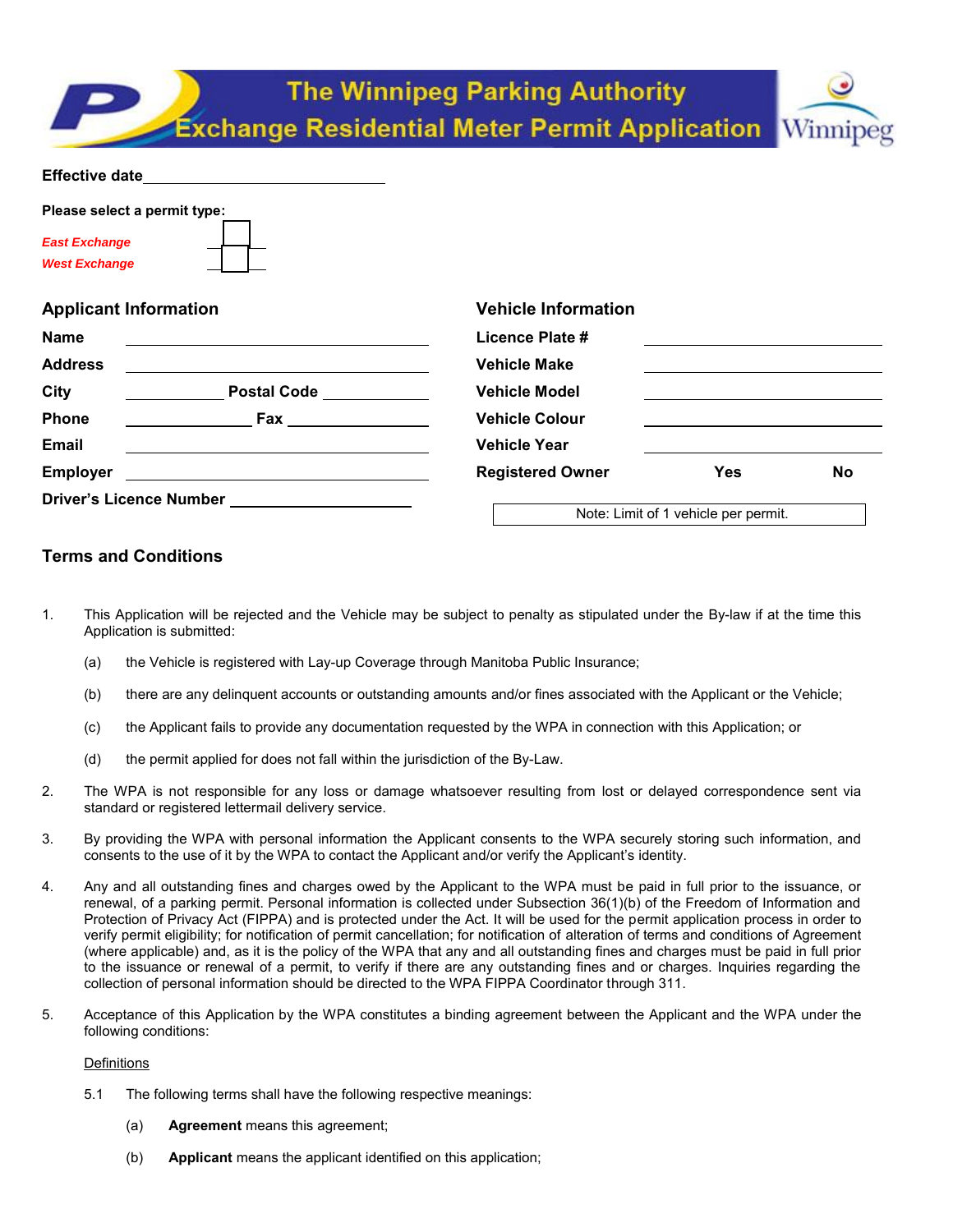- (c) **Application** means this application;
- (d) **By-Law** means the Winnipeg Parking By-Law No. 86/2016, the Municipal By-Law Enforcement Act Enabling By-Law No. 59/2016, the Winter Parking Ban By-Law No. 76/2011, as applicable, and any replacement By-laws, as the case may be;
- (e) **City** means the City of Winnipeg;
- (f) **Dash Card** means a permit displayed on the Vehicle's dashboard so as to be visible from the exterior of the Vehicle;
- (g) **Permit** means any parking permit issued pursuant to this Agreement;
- (h) **Transponder** means an access device used to gain entry to the parking facility;
- (i) **Vehicle** means the vehicle identified on the Application and any additional vehicle(s) linked with the Permit, where allowed by the permit type;
- (j) **Virtual Permit** means a Permit which is identified by the Vehicle's licence plate and which is not displayed within the Vehicle;
- (k) **WPA** means the City of Winnipeg Parking Authority.

#### Applicant Obligations

- 5.2 The Applicant is responsible for compliance with the terms of the Agreement, and for the compliance by the Vehicle.
- 5.3 The Applicant shall park courteously and shall comply with all regulations, instructions, benefits and penalties, as may be applied by the City in accordance with its By-Laws, including but not limited to tagging and towing of the Vehicle.
- 5.4 The Applicant shall park in the above specified parking facility and in the above specified reserved parking stall (if assigned) in accordance with the terms of the Agreement.
- 5.5 The Applicant shall notify the WPA of any change of licence plate number, contact address, or vehicle registration by completing the Licence Plate Registration Form located on the WPA's website and submitting same to the WPA. Failure to do so constitutes a violation of this Agreement and the Vehicle may be subject to penalty pursuant to the By-Law, including but not limited to revocation of the Permit and tagging and/or towing of the Vehicle.
- 5.6 The Permit is non-transferable between individuals or vehicles and is valid for use by the Applicant and the Vehicle only. Additional vehicles may not be linked to the Permit except where permitted by permit type.

#### Limitation of Liability

5.7 The City and the WPA shall not be liable for injury to or loss suffered by any persons using the parking facility or parking stall specified above, or for loss of or damage to vehicles and their contents. The City shall be free from any and all liability or claim arising due to any injury to employees of the City, third persons, or members of the public, or their property, caused by any act or omission of the Applicant and which is attributable to the Applicant's use of the specified parking facility and/or parking stall.

#### **Termination**

- 5.8 The Applicant may terminate this Agreement by providing one full calendar months' written notice to the WPA by filling out the Permit Cancellation Form located on the WPA's website and delivering it to the WPA or submitting it by email to [wpa-permits@winnipeg.ca](mailto:wpa-permits@winnipeg.ca) or by fax to 204-986-5155. The Applicant shall provide any such notice to the WPA on or before the 1<sup>st</sup> day of the month for cancellation to be effective the last day of that month. In the event that any such notice is provided to the WPA on the 2<sup>nd</sup> of the month or later, the notice period shall be deemed to begin on the 1<sup>st</sup> day of the following month and cancellation will be effective on the last day of the month following the notice period. In such an event, the Applicant shall be responsible for additional charges.
- 5.9 The WPA may terminate or alter the terms of this Agreement by providing one full calendar months' written notice of alteration or termination to the Applicant. Any such alteration or termination shall be at the sole discretion of the WPA.
- 5.10 The WPA may revoke, suspend, or cancel the Permit without notice at any time for any violation of the terms of this Agreement, for non-payment or returned payment, or for any illegal activities by the Applicant. In the event that the Permit is revoked, suspended, or cancelled by the WPA, the Applicant may be subject to penalty as stipulated under the By-Law, including but not limited to tagging and towing, and the Applicant may be unable to reapply for a new permit for the period set out in the By-Law.